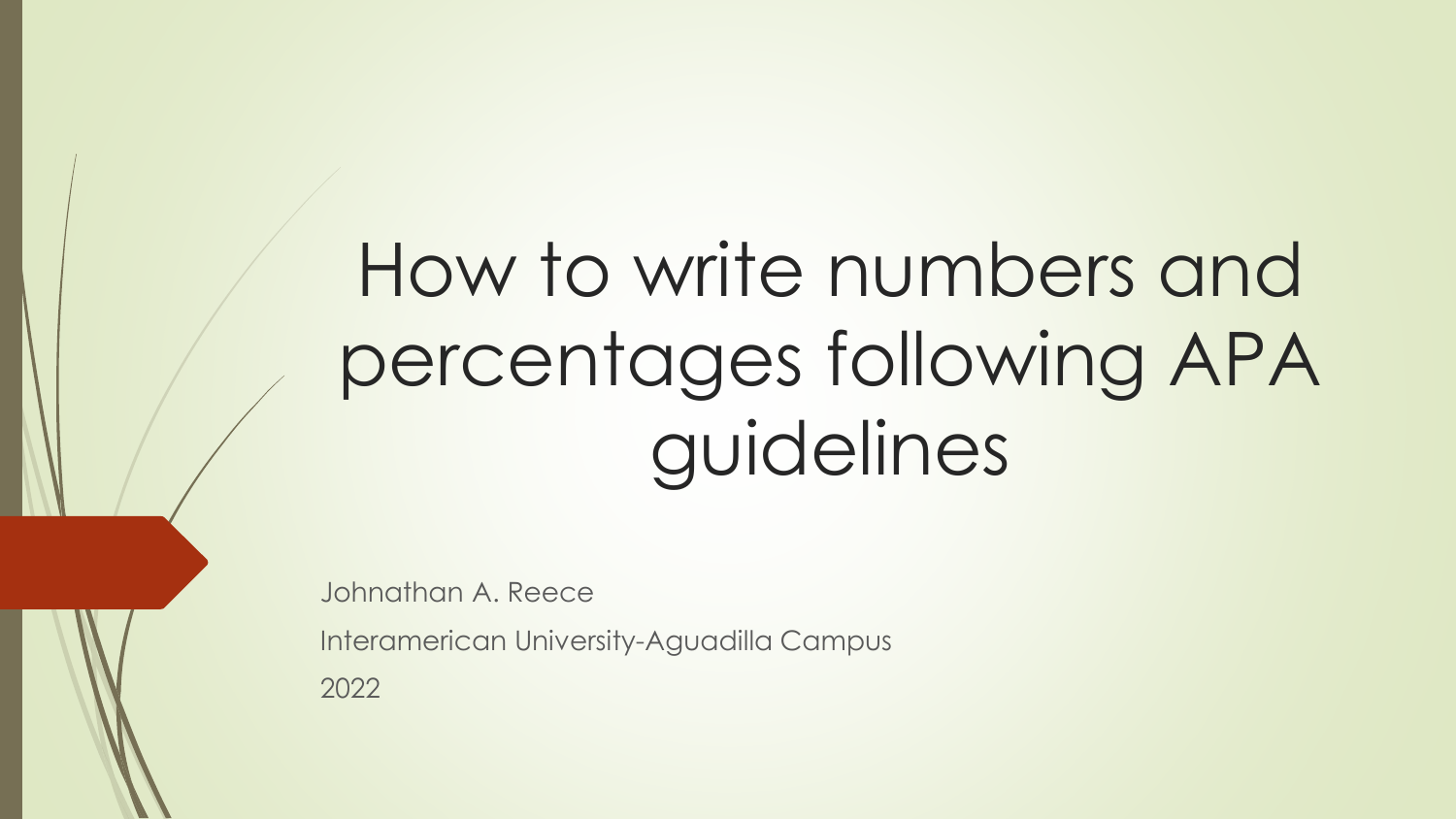#### General Rule

#### Numbers 0-9 should be written as words

| <b>Zero</b>  | <b>One</b> | <b>Two</b>  |
|--------------|------------|-------------|
| <b>Three</b> | Four       | <b>Five</b> |
| Six          | Seven      | Eight       |
| <b>Nine</b>  | 10         | 11          |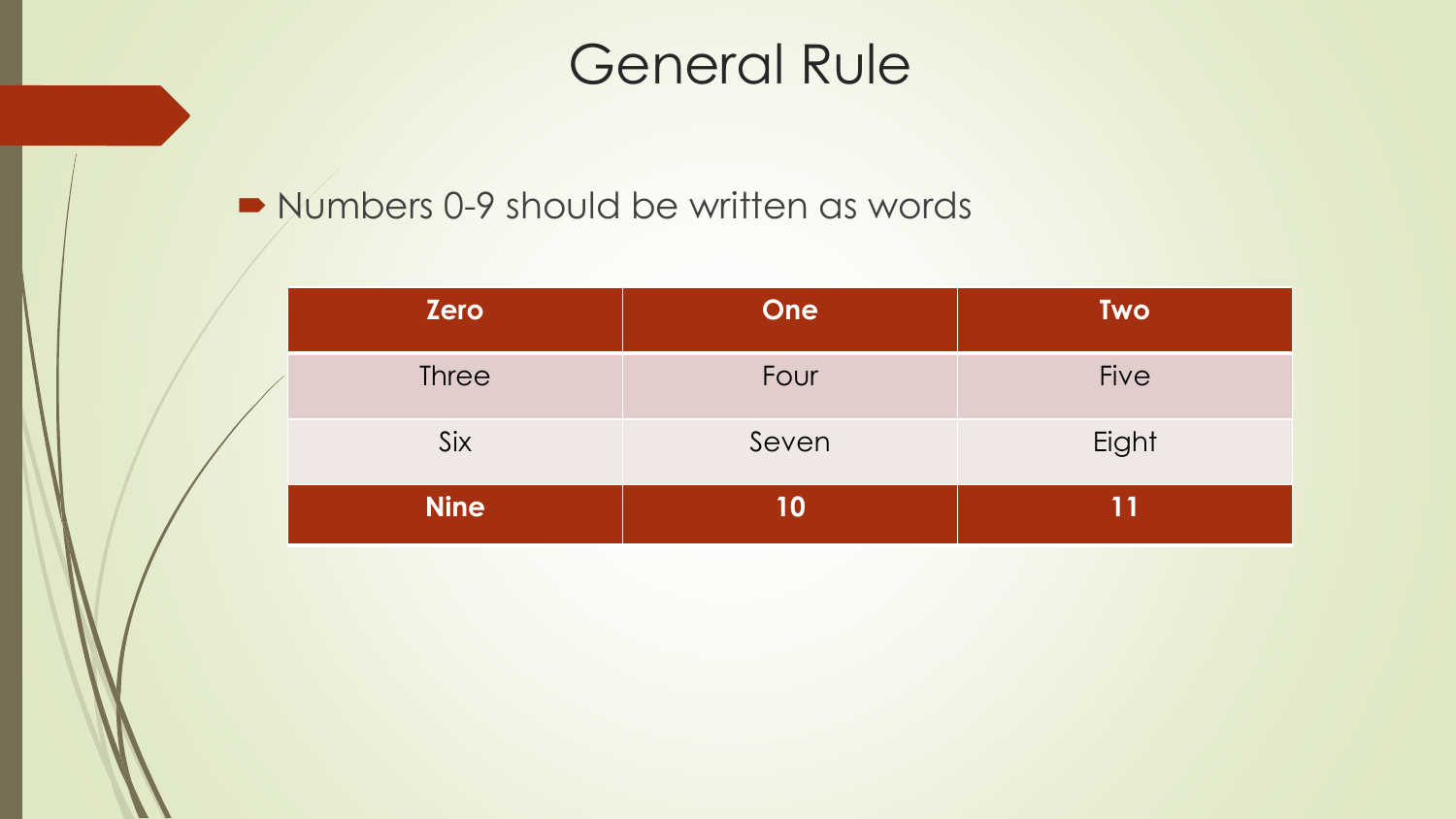## Are there any exceptions to this rule?

- $\blacktriangleright$  If writing a precise measurement then the number is written followed by the unit of measurement
	- **Five samples** were taken randomly
	- **Three ounces** were removed for studying
- When starting a sentence write the word and NOT the number EXCEPT if it is a date
	- **2012** was the beginning of the case study
	- **One-hundred and seventy five** students participated in the case study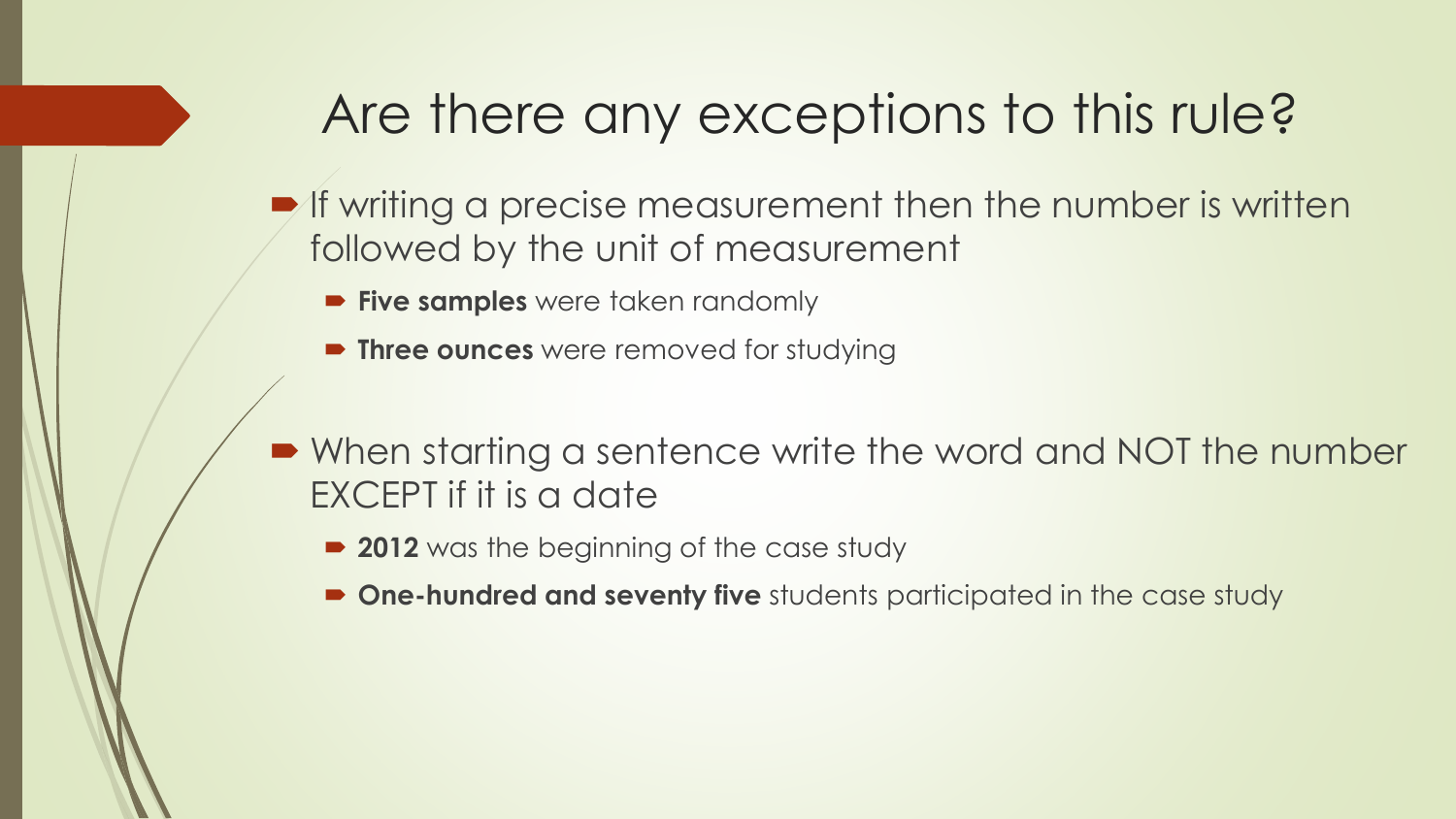## Exceptions to the rules...continued

**Fractions should be written (spelled) out** 

■ **One-half** instead of ½ or 50%

 For percentages; numerals should be used with the symbol for %; UNLESS beginning a sentence where both the number and word percent (percentage should be used)

**Eighty-seven percent** of the candidates graduates last year.

■ According to the survey given, **87%** of the individuals responded.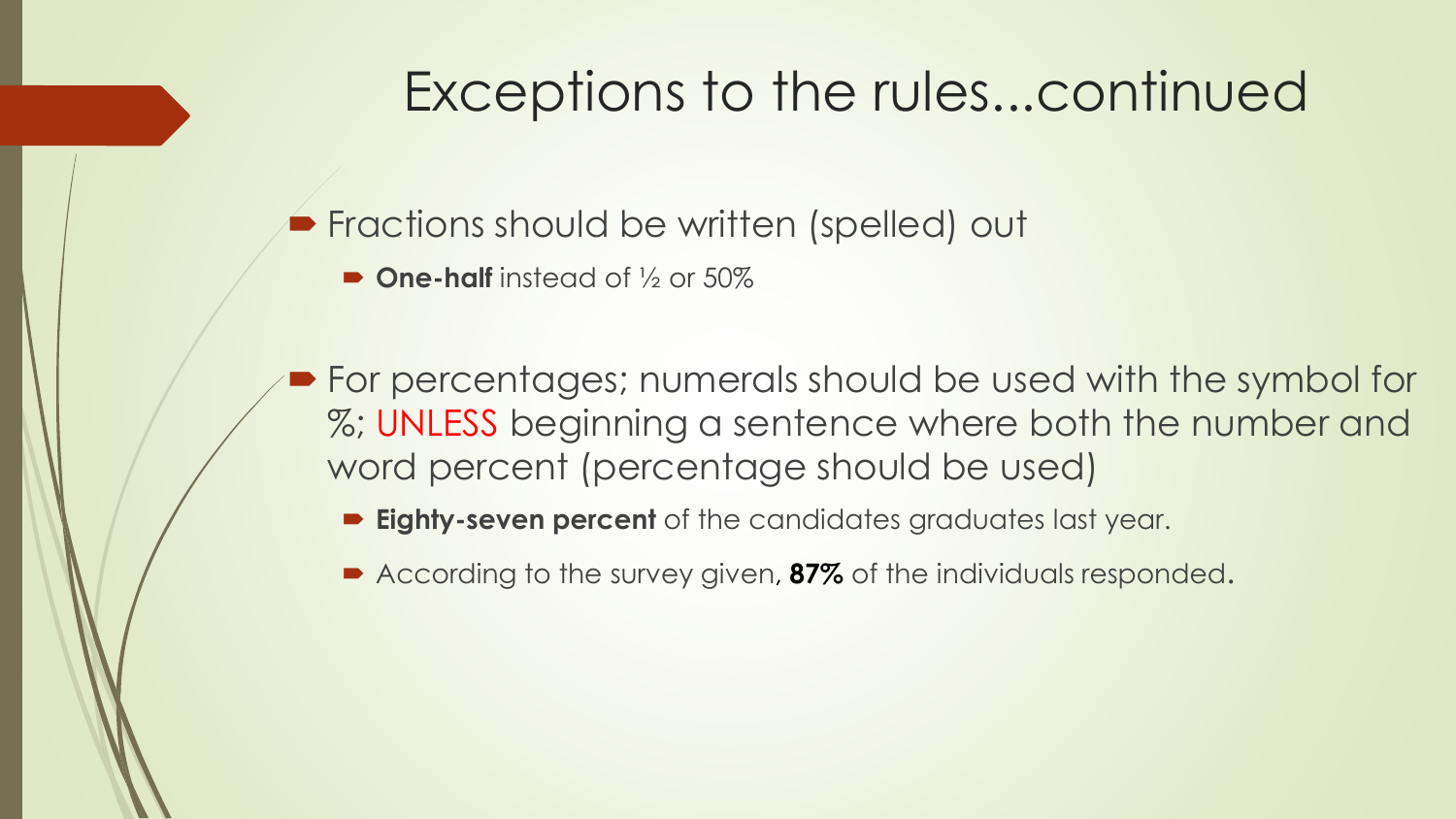## Statistical Analysis and Large Numbers

■ A period is always used as a decimal point and a comma should be used on any number greater than 999 (1,000 or more).

 Number greater than ONE MILLION (1,000,000.00) should be written as a number AND as a word

■ 5 million dollars

■ 10 billion will be completed by 2025

■ Numbers should only be written two places after a decimal

- $\blacktriangleright$  P < .05
- $\bullet$  SD 3.65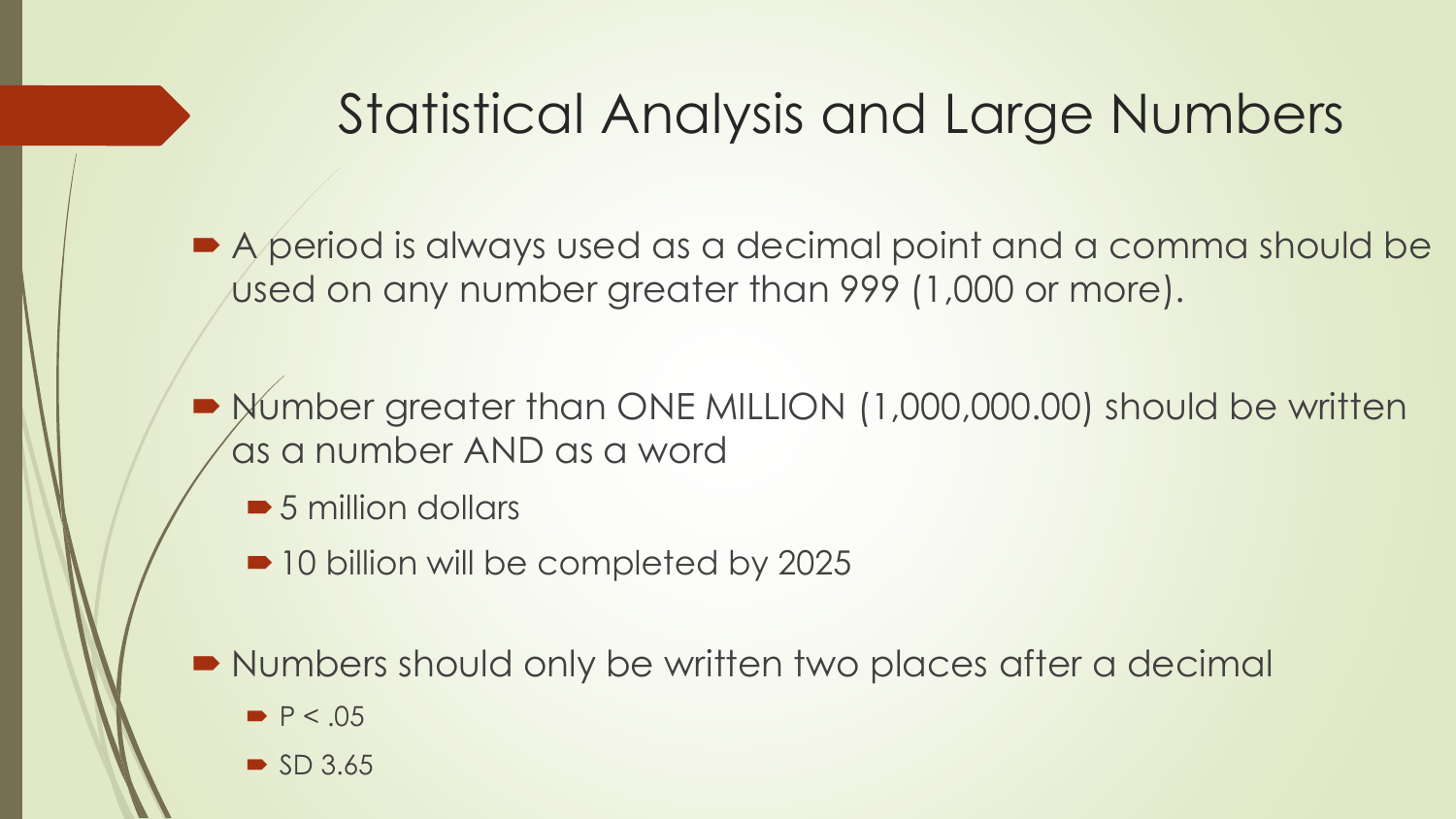## Closing Remarks

■ Remember that your professor is always the ultimate authority in his/her course.

• The professor may choose to modify or not use the rules altogether so please remember this.